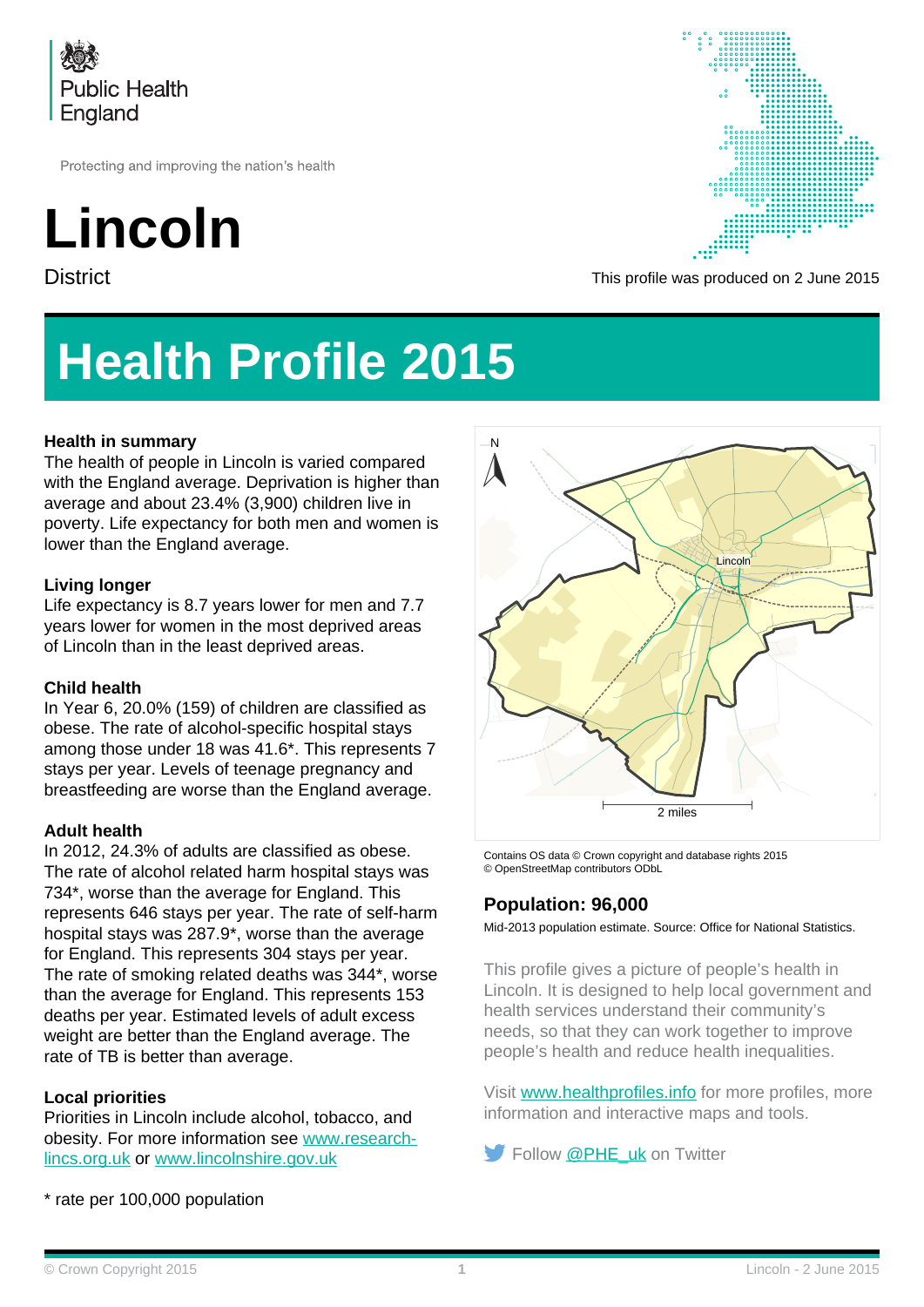### Deprivation: a national view

The map shows differences in deprivation in this area based on national comparisons, using quintiles (fifths) of the Index of Multiple Deprivation 2010, shown by lower super output area. The darkest coloured areas are some of the most deprived neighbourhoods in England.

This chart shows the percentage of the population who live in areas at each level of deprivation.



### Life expectancy: inequalities in this local authority

The charts below show life expectancy for men and women in this local authority for 2011-2013. Each chart is divided into deciles (tenths) by deprivation, from the most deprived decile on the left of the chart to the least deprived decile on the right. The steepness of the slope represents the inequality in life expectancy that is related to deprivation in this local





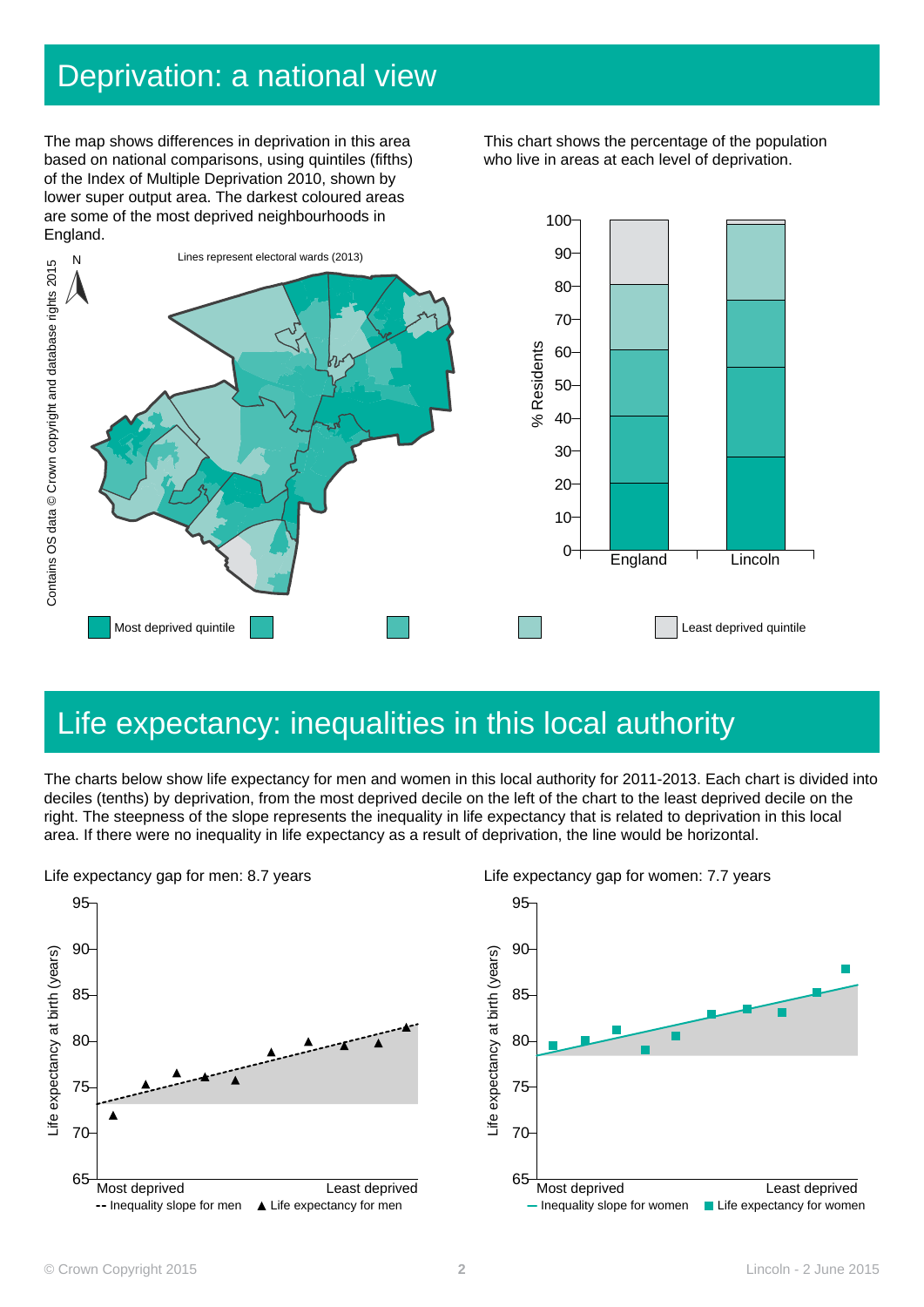### Health inequalities: changes over time

These charts provide a comparison of the changes in early death rates (in people under 75) between this area and all of England. Early deaths from all causes also show the differences between the most and least deprived quintile in this area. (Data points are the midpoints of 3 year averages of annual rates, for example 2005 represents the period 2004 to 2006).



## Health inequalities: ethnicity